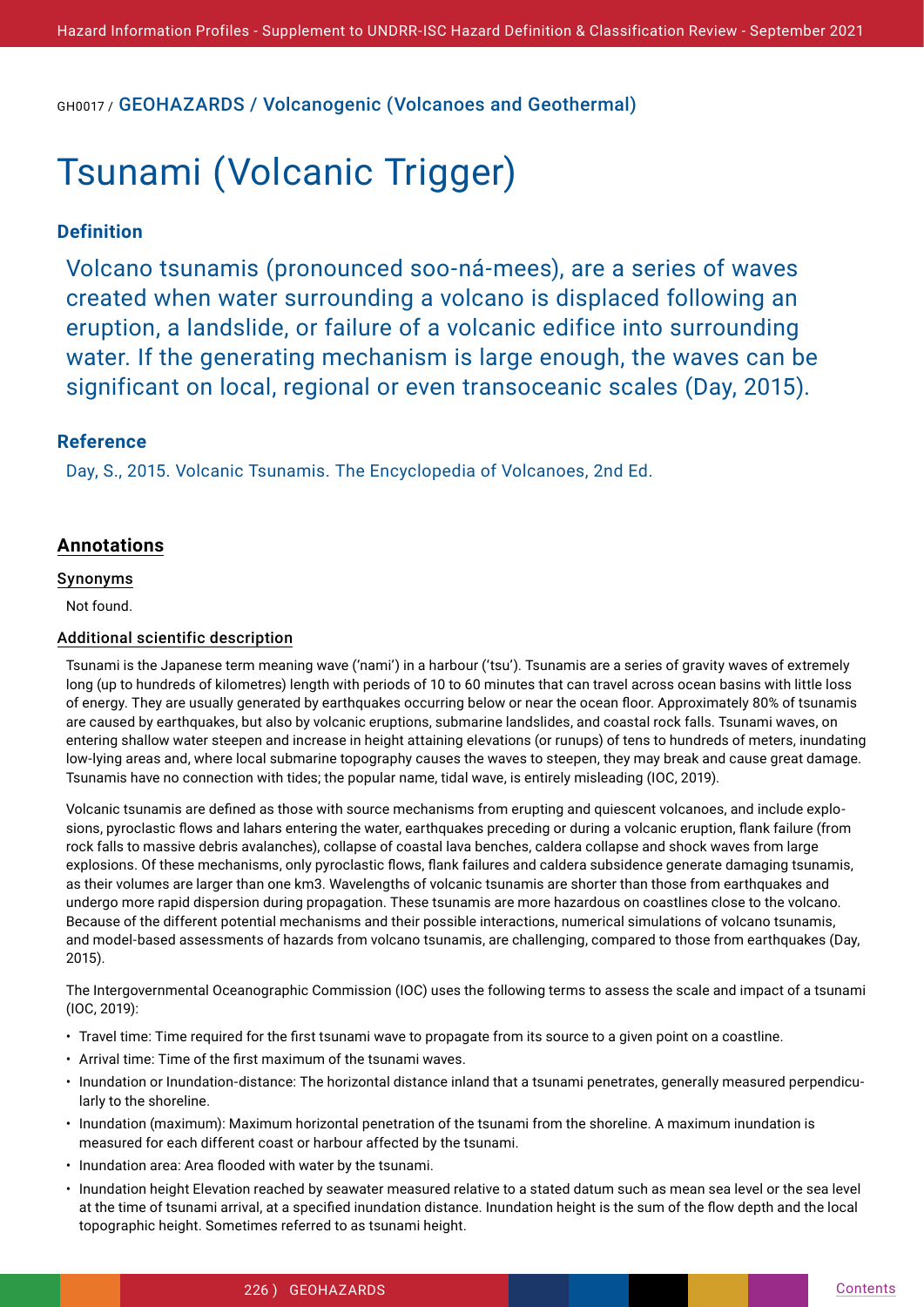- Inundation line: Inland limit of wetting measured horizontally from the mean sea level line. The line between living and dead vegetation is sometimes used as a reference. In tsunami science, the landward limit of tsunami run-up.
- Leading wave: First arriving wave of a tsunami. In some cases, the leading wave produces an initial depression or drop in sea level, and in other cases, an elevation or rise in sea level. When a drop in sea level occurs, sea level recession is observed.
- Mean height: Average height of a tsunami measured from the trough to the crest after removing the tidal variation.
- Run-up
- Difference between the elevation of maximum tsunami penetration (inundation line) and the sea level at the time of the tsunami. In practical terms, run up is only measured where there is a clear evidence of the inundation limit on the shore.
- Elevation reached by seawater measured relative to some stated datum such as mean sea level, mean low water, sea level at the time of the tsunami attack, etc., and measured ideally at a point that is a local maximum of the horizontal inundation. Where the elevation is not measured at the maximum of horizontal inundation, this is often referred to as the inundationheight.
- Tsunami amplitude: Usually measured on a sea level record, it is (1) the absolute value of the difference between a particular peak or trough of the tsunami and the undisturbed sea level at the time, (2) half the difference between an adjacent peak and trough, corrected for the change of tide between that peak and trough. It is intended to represent the true amplitude of the tsunami wave at some point in the ocean. However, it is often an amplitude modified in some way by the tide gauge response.
- Tsunami period: Amount of time that a tsunami wave takes to complete a cycle, or one wavelength. Tsunami periods typically range from 5 to 60 minutes. Tsunami period is often measured as the difference between the arrival time of the highest peak and the next one measured on a water level record.
- Tsunami wavelength: The horizontal distance between similar points on two successive waves measured perpendicular to the crest. The wavelength and the tsunami period give information on the tsunami source. For tsunamis generated by earthquakes, the typical wavelength ranges from 20 to 300 km. For tsunamis generated by volcanic mechanisms wavelengths are much shorter than those from earthquakes, ranging from hundreds of meters to tens of kilometres.
- Meteotsunami: Volcanic eruptions, submarine landslides, and coastal rock falls can also generate tsunamis, as can a large meteorite impacting the ocean. Tsunami-like phenomena generated by meteorological or atmospheric disturbances.

For more terms see IOC (2019).

#### Metrics and numeric limits

Not available.

#### Key relevant UN convention/multilateral treaty

Not found.

## Examples of drivers, outcomes and risk management

Volcanic tsunamis are relatively infrequent, and unpredictable, hazards that are caused by rapid, mainly vertical, ground displacements (earthquakes and landslides) or eruptive activity at a volcano. Their hazard is mainly to coastal communities within a few tens of kilometres of active volcanoes, although more infrequent, larger volume, volcano flank collapse landslides, and explosive eruptions are a hazard at greater distances of hundreds of kilometres. At present, there is no defined management structure to mitigate the hazard because of the complex range of volcanic tsunami mechanisms. Through analysis of geological and historical evidence of past behaviour at a volcano, however, it is possible to identify volcanoes that generate tsunamis and investigate these to determine whether risk management measures (such as changes to coastal land use patterns) can be formulated. Monitoring volcanic activities and their local environments (for example ground stability and changes in ground motion), has the potential to identify imminent eruptive activity, or changes at a volcano (such as increased seismicity), that could make it more susceptible to instabilities, such as landslides or collapse, with the potential for initiating tsunamis. Thus, in contrast to risks from earthquake-generated tsunamis, that require management through rapid responses based on the detection of large magnitude events, the risks from volcanic tsunamis could, to some extent, be addressed by anticipatory measures, such as coastal evacuations, in response to increased volcanic activity, on which early warning system messaging is based (Day, 2015).

Primary hazards/damage. Damage and destruction from tsunamis are the direct result of three factors: inundation, wave impact on structures, and erosion. Deaths occur by drowning and physical impact or other trauma when people are caught in the turbulent, debris-laden tsunami waves. Strong tsunami-induced currents have led to the erosion of foundations and the collapse of bridges and seawalls. Floatation and drag forces have moved houses and overturned railroad cars (IOC, 2019:6).

Tsunami associated wave forces have demolished frame buildings and other structures. Considerable damage is also caused by floating debris, including boats, cars, and trees that become dangerous projectiles that may crash into buildings, piers, and other vehicles. Ships and port facilities have been damaged by surge action caused by even weak tsunamis. Fires resulting from oil spills or combustion from damaged ships in port, or from ruptured coastal oil storage and refinery facilities, can cause damage greater than that inflicted directly by the tsunami (IOC, 2019:6).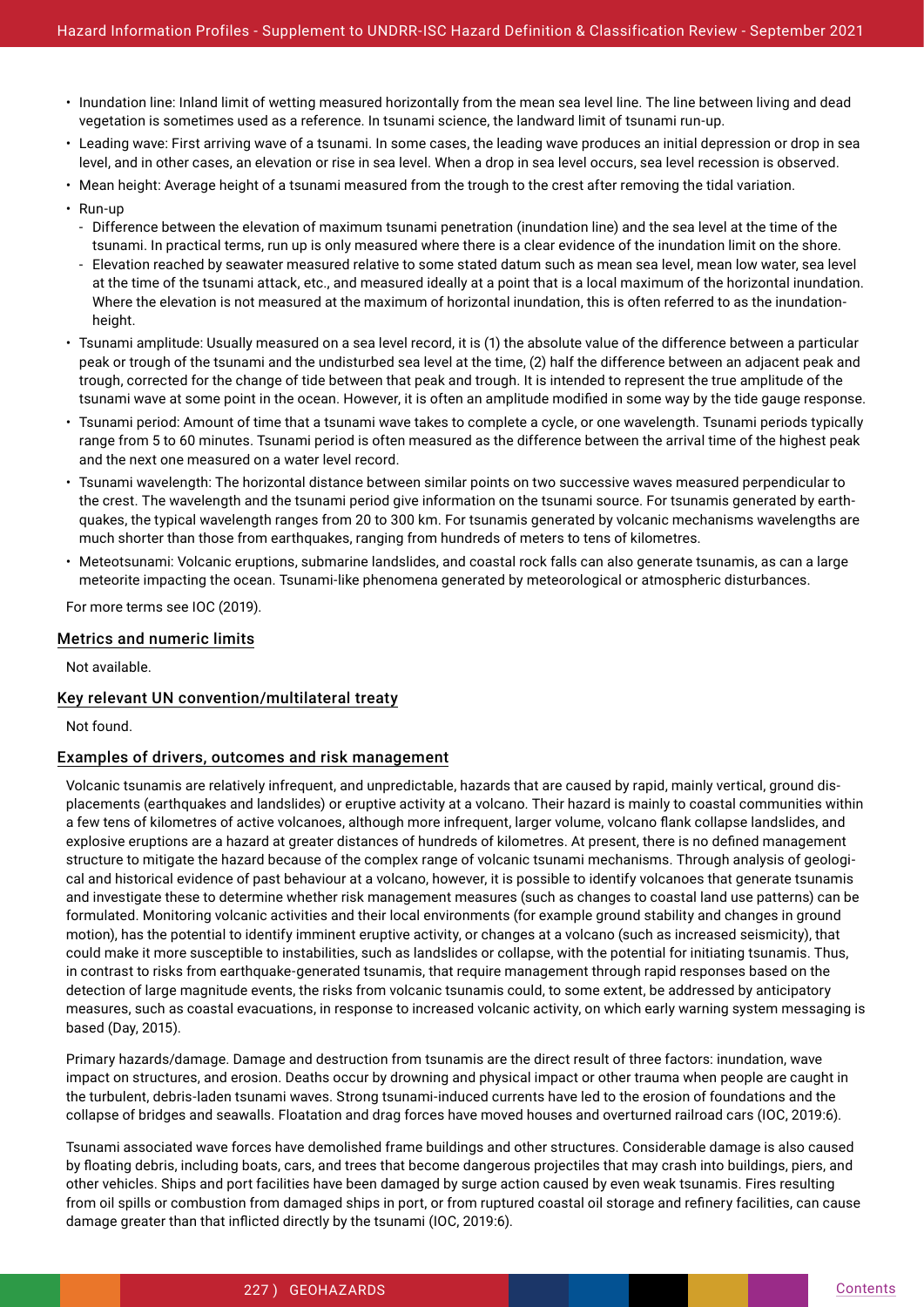Secondary hazards/damage. Secondary hazard/damage includes sewage and chemical pollution following the tsunami destruction. Damage to intakes, discharge, storage facilities and flooding of cooling generators are also major potential problems. During tsunami drawdown, there is the potential for the receding flood waters to uncover cooling water intakes associated with nuclear power plants, leading to overheating and explosion of nuclear facilities (IOC, 2019:7).

Environmental damage and damage to coastal croplands can result from deposition of sediments over inundated areas and salt water contamination. This could be a particular problem with tsunamis associated with volcanic eruptions, from the transport and deposition of floating pumice onto land, and the erosion, transport and redeposition of volcanic tephra deposited in phases of the eruption prior to the tsunami inundation. Clean-up efforts can be complicated by contamination of sediment and debris with salt and with spilt oil fuels and other chemicals.

Risk management for tsunamis includes a number of guidelines on tsunami risk assessment/management are available. Examples include IOC (2015) and UNDRR (2017).

Regional Coordination and Centres: The IOC is coordinating the implementation of a global tsunami warning system, building upon its experiences in the Pacific to establish regional warning systems for the Indian Ocean (IOTWMS); Caribbean Sea (ICG-CARIBE-EWS); and the North-eastern Atlantic, the Mediterranean and connected seas (ICG-NEAMTWS). The regional systems coordinate international tsunami warning and mitigation activities, including the issuance of timely and understandable tsunami bulletins to IOC Member States.

The Intergovernmental Coordination Group for Tsunamis addresses tsunami risk globally through the following groups:

ICG-PTWS Intergovernmental Coordination Group for the Pacific Tsunami Warning and Mitigation System, formerly ICG/ITSU, was renamed by Resolution EC-XXXIX.8 of the IOC Executive Council in 2006 as proposed by the International Coordination Group for the Tsunami Warning System in the Pacific at its 20th Session in 2005 (Recommendation ITSU-XX.1). There are presently 46 Member States in the ICG-PTWS. ICG/ITSU, the International Coordination Group for the Tsunami Warning System in the Pacific was established by Resolution IV-6 of the 4th Session of the IOC Assembly in 1965. The Pacific Tsunami Warning Center (PTWC) serves as the Tsunami Service Provider (TSP) for the Pacific Ocean. Other TSPs for specific regions of the Pacific Ocean are the North West Pacific Tsunami Advisory Center (NWPTAC) and the South China Sea Tsunami Advisory Center (SCSTAC). The ICG-PTWS presently comprises over 40 Member States and oversees warning system operations and facilitates coordination and cooperation in all international tsunami mitigation activities.

ICG-IOTWMS The Intergovernmental Coordination Group for the Indian Ocean Tsunami Warning and Mitigation System (ICG-IOTWMS) was formed in response to the tragic tsunami on December 26th 2004, in which over 230,000 lives were lost around the Indian Ocean region. The ICG-IOTWMS comprises 28 Member States. There are three TSPs in the Indian Ocean, hosted by the governments of Australia, Indian and Indonesia.

ICG-NEAMTWS The Intergovernmental Coordination Group for the Tsunami Early Warning and Mitigation System in the Northeastern Atlantic, the Mediterranean and connected seas (ICG-NEAMTWS) was formed in response to the tragic tsunami on 26 December 2004, in which over 230,000 lives were lost around the Indian Ocean region (Indian Ocean Tsunami Information Centre, no date). The ICG-NEAMTWS consists of Member States bordering the North-eastern Atlantic and those bordering and within the Mediterranean and connected seas. There are currently five accredited Tsunami Service Providers (France, Greece, Italy, Portugal, Turkey) in the NEAM region providing tsunami services and alerts to subscribing Member States.

ICG-CARIBE-EWS The Intergovernmental Coordination Group for the Tsunami and Other Coastal Hazards Warning System for the Caribbean and Adjacent Regions (ICG-CARIBE-EWS) was established in 2005 and currently comprises 32 Member States and 16 Territories in the Caribbean.

Tsunami Service Providers (TSPs) are centres that monitor seismic and sea level activity and issue timely tsunami threat information within an ICG framework to National Tsunami Warning Centres (NTWCs) / Tsunami Warning Focal Points (TWFPs) and other TSPs operating within an ocean basin. The NTWCs / TWFPs may use these products to develop and issue tsunami warnings for their countries. TSPs may also issue public messages for an ocean basin and act as NTWCs providing tsunami warnings for their own countries. Currently there are nine operational TSPs.

National Tsunami Warning Centres (NTWCs) are a centre officially designated by the government to monitor and issue tsunami warnings and other related statements within their country according to established national Standard Operating Procedures.

World Tsunami Awareness Day, 5 November every year: The United Nations, through UN Resolution 70/203 adopted on 22 December 2015, has designated 5 November as World Tsunami Awareness Day (UNDRR, 2020). The day aligns with the International Day for Disaster Reduction (13 October) and the seven targets of the Sendai Framework for Disaster Risk Reduction 2015–2030 (ITIC, 2020). The IOC is a key international partner of the UNDRR on World Tsunami Awareness Day.